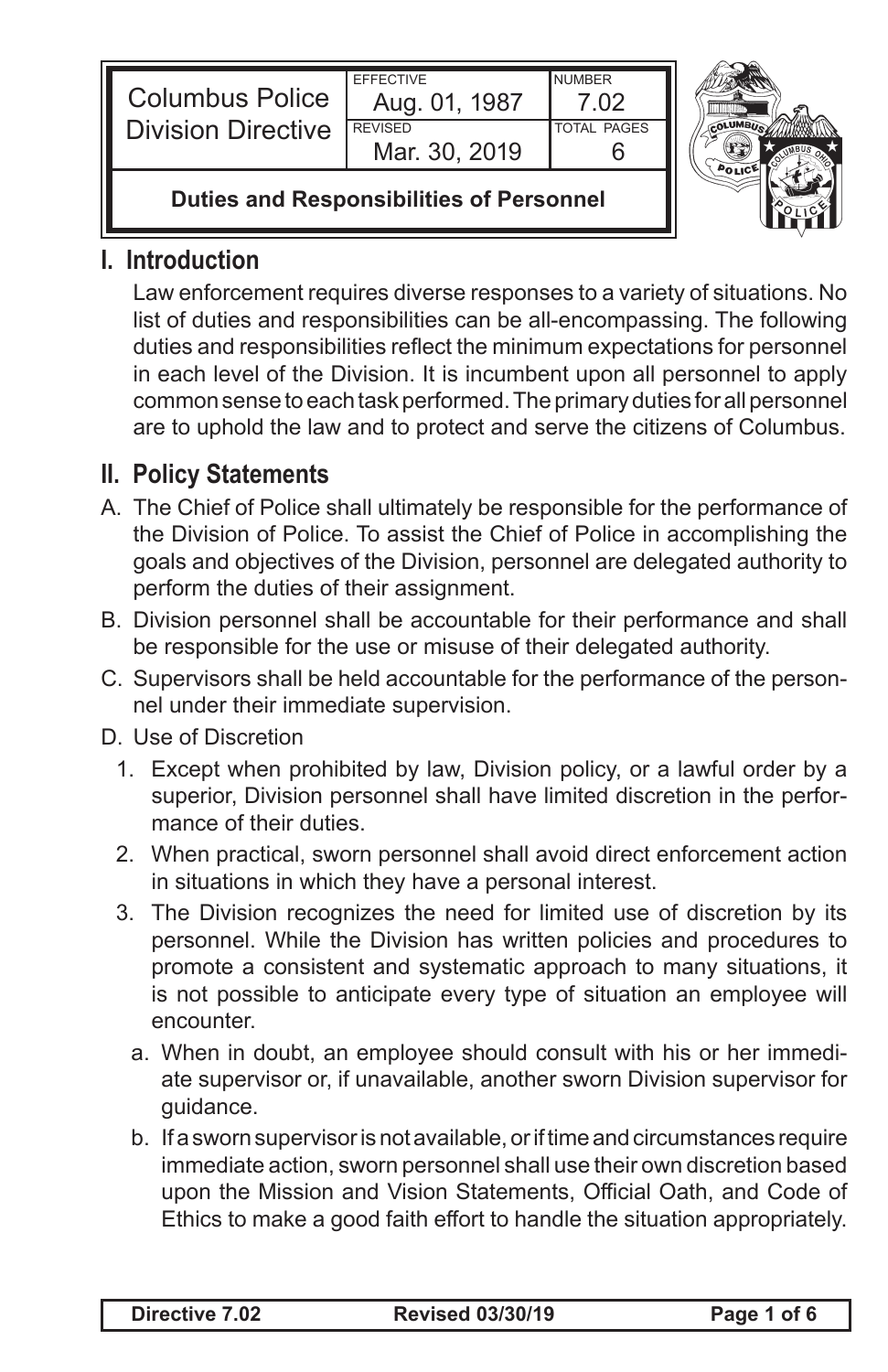- 4. Division personnel shall be prepared to justify any discretionary actions. Alleged improper use of discretion shall be reviewed by the involved employee's chain of command. Lack of justification may result in disciplinary action.
- E. Reporting Times and Information
	- 1. Duty hours and reporting locations are established by the bureau commander/manager with the approval of the respective deputy chief and the Chief of Police.
	- 2. Informal variation of duty hours is prohibited unless the change has a direct benefit to the Division as determined by a bureau commander/ manager or higher.
	- *3. All assignments, duty hours, and days off are permanent and are not rotated.*
	- *4.* Duty hours and assignment reporting locations may be temporarily altered in cases of unforeseen disasters or other emergencies. Upon becoming aware of an emergency situation, off-duty personnel should contact their immediate supervisor or bureau for information concerning possible changes.
		- a. Personnel shall not self-report to work without approval of their immediate supervisor or higher authority in emergency situations unless reporting for their regular tour of duty. Personnel should listen to media sources or the police radio for information and direction.
	- *5.* Personnel assigned a remote-parked or take-home vehicle shall not begin their duty hours until they arrive at their assigned reporting location.

Note: Marked units shall refer to their Standard Operating Procedures (SOP).

- F. Personnel Accountability
	- 1. Division personnel shall be held accountable for accurately reporting work hours and leave time and shall report any change*s* in their work schedule to an appropriate supervisor*.*
	- *Note: The appropriate supervisor should be notified in advance of all schedule changes and leave time used. Any deviation from this requirement may require justification.*
	- 2. Division personnel should review their work schedule on the electronic timekeeping system during each shift and report or correct any inaccuracies. If the electronic timekeeping system is unavailable, an employee should complete the review at the earliest availability of the system and should ensure needed changes are made in a timely manner.
	- 3. Supervisors shall be held accountable for ensuring work hours and leave time are accurately reported. Each shift, the on-duty supervisor shall ensure his or her unit's personnel are accounted for and verify the accuracy of each employee's schedule. Updates to employees' schedules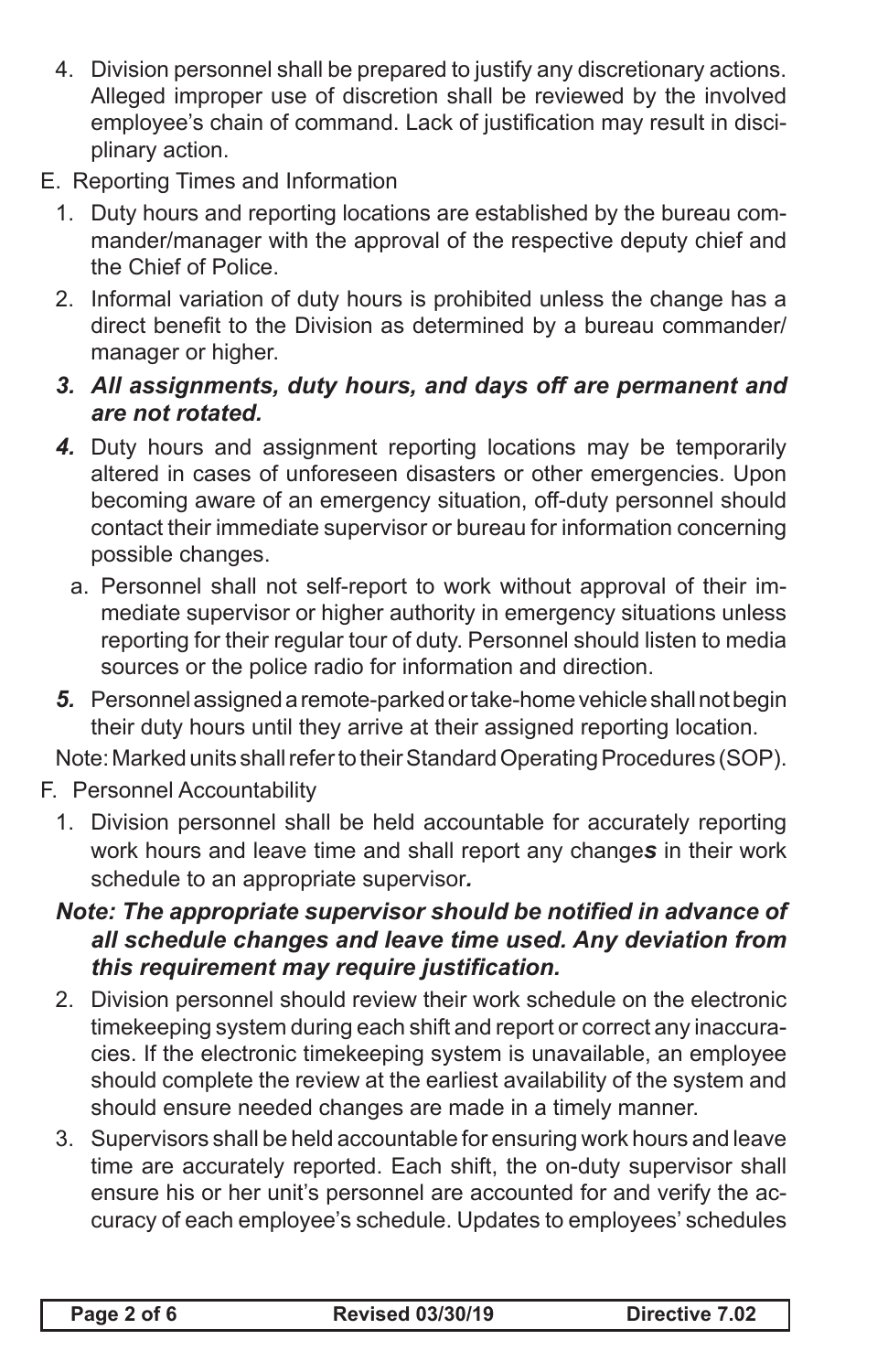should be made daily unless the supervisor is off duty or the electronic timekeeping system is not available, but always by the end of each pay period.

- 4. For variable or multi-shift personnel, a supervisor should approve any deviation from regular duties, duty hours, or days off prior to the deviation.
- G. Lunch Periods for Sworn Personnel
	- 1. Lunch periods shall not exceed thirty minutes unless approved by a *bureau* commander/manager or higher.
	- 2. Sworn personnel who work four hours or more on a particular shift may have a lunch period if duties permit.
	- 3. A sworn employee's lunch period is not "personal time" and shall not conflict with any police duties or obligations.
	- 4. On-duty personnel should only take their lunch periods at locations close enough to their assigned precinct to allow a prompt response to their duties.
- H. Civilian personnel shall comply with their collective bargaining agreement (CBA) and their unit's SOP manual regarding their lunch period.
- I. Administration of Grants
	- 1. Personnel who apply for or are assigned oversight of a grant are responsible for coordinating with the Fiscal Administration Section to obtain the guidelines for the administration of the *grant* and *for* following the guidelines without exception.
	- 2. All grant applications shall be submitted to the Administrative Subdivision Deputy Chief for approval.

# **III. Duties and Responsibilities**

#### A. *Sworn* Personnel

- 1. Enforce and uphold the Constitution and laws of the United States of America, the State of Ohio, and the City of Columbus; the rules and regulations of the Division of Police; and the Oath of Office.
- 2. Protect life and property.
- 3. Preserve the peace.
- 4. Obey all legal orders.
- 5. Use the Mission and Vision Statement*s*, the Division of Police Code of Ethics, and the Core Values of the Division as a guide for the conduct of Division business.
- 6. Strive for a harmonious relationship with personnel from other units within the Division and all other public and private agencies.
- 7. Maintain high ethical and moral standards at all times.
- 8. Respond appropriately, promptly, and courteously to requests from the public and other Division personnel.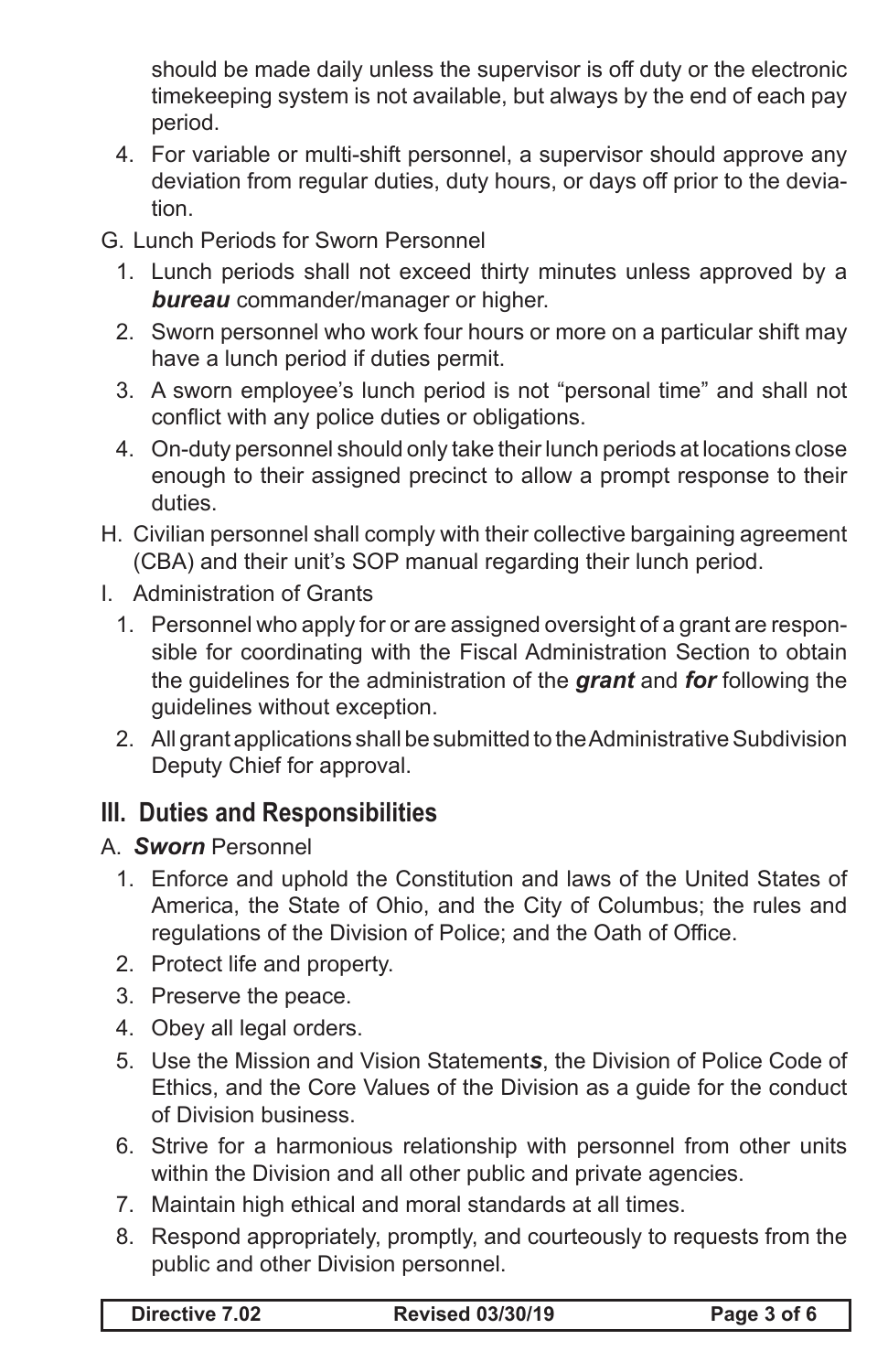- 9. Complete and forward all reports, letters, citations, and other written material as required by the assignment held. Ensure that all written materials are complete, correct, neat, legible, and include name(s) and badge/IBM number(s).
- 10. Conduct a thorough investigation of all offenses/incidents within the area of responsibility.
- 11. Properly use and maintain Division equipment and property and utilize it in the most efficient and economical manner possible.
- 12. Assume duties of a higher rank when necessary and in accordance with Division directives and current CBA.
- 13. Be truthful in all matters.
- 14. Report any serious breach of discipline, misfeasance, malfeasance, or nonfeasance to a supervisor of a higher rank. Initiate appropriate disciplinary measures when required by your position.
- 15. If in doubt as to an appropriate course of action, seek the advice of a supervisor of a higher rank.
- 16. Advise your immediate supervisor of all activities and/or conditions which may have a bearing upon the supervisor's duties or responsibilities.
- 17. Ensure that *private information,* such as Social Security numbers and credit card account numbers*,* do not appear on official Division reports.
- *18.*If assigned to a geographical area, be familiar with its natural and artificial boundaries; the zones, precincts, and cruiser districts; the main thoroughfares; any persons of interest; the primary offenders; and all other characteristics which may be of consequence to the assignment.
- *19.*Maintain a working knowledge of all other matters of consequence relating to the current assignment.
- *20.*Collect and preserve all items of evidentiary value.
- *21.*Disclose potentially exculpatory evidence to the Prosecutor's Office.
- *22.*Communicate all pertinent information relevant to the oncoming shift, person*nel* assigned to further investigate particular matters, and/or anyone who needs the information to efficiently complete his or her assignment.
- *23.*Perform all other applicable duties as assigned.
- Note: The order of the above duties and responsibilities does not indicate their relative importance.
- B. Civilian Personnel
	- 1. Perform the above duties and responsibilities if applicable to your assignment.
	- 2. Perform the duties and fulfill the responsibilities of the Civil Service classification to which you are assigned.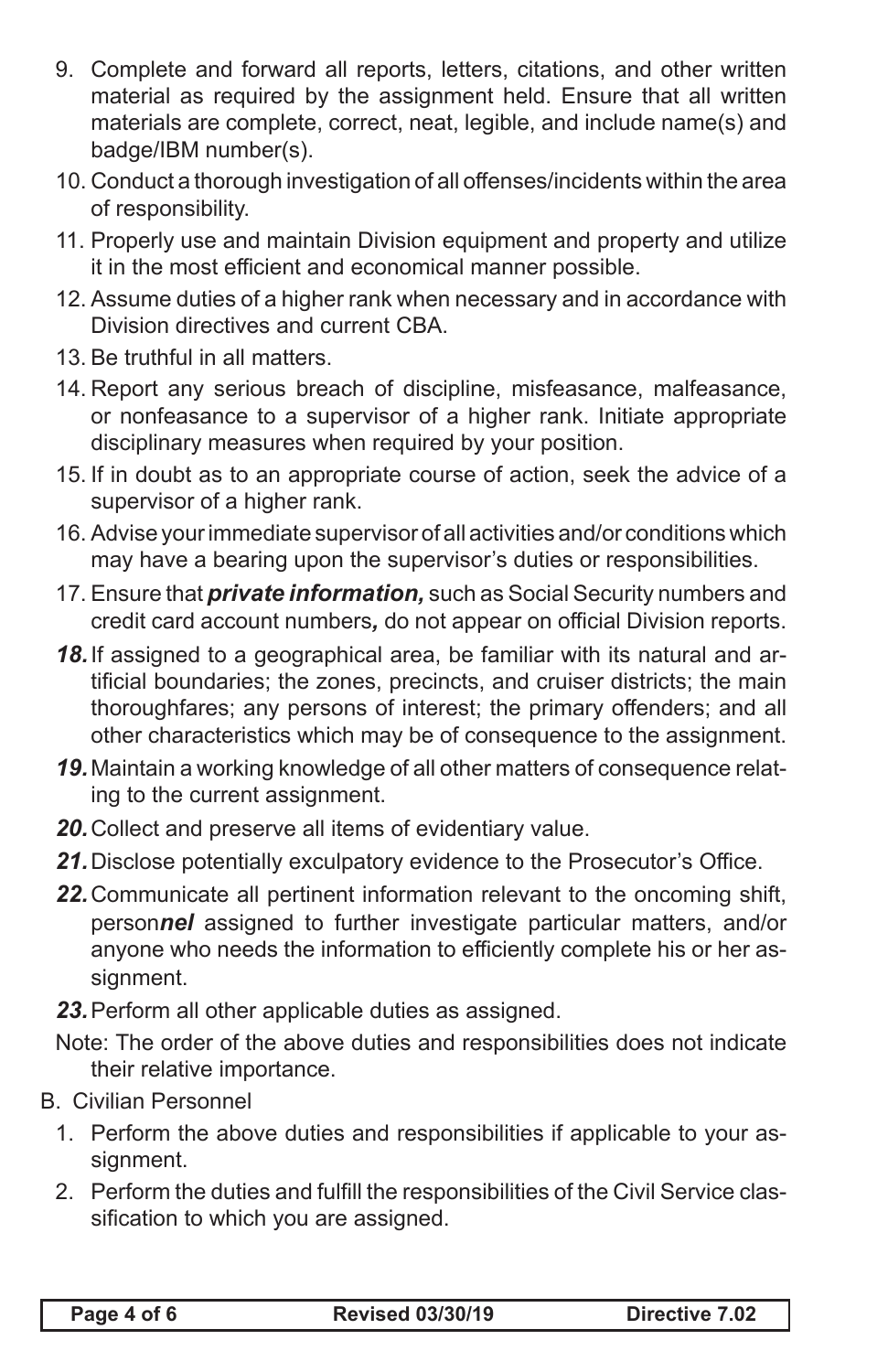- 3. Advise your immediate supervisor as soon as practical if involved in an on-duty physical confrontation, or if you are the focus of any threat that relates to your employment.
- 4. Supervisors shall exercise the authority to relieve from duty civilian subordinates whose conduct seriously violates the Central Work Rules or Rules of Conduct, or who committed a felony or serious misdemeanor offense.

#### *C.* Police Sergeant

- 1. In addition to the above duties and responsibilities, perform the following:
	- a. Direct the work activities of all lower-ranking personnel assigned to your command.
	- b. Attempt to remedy any personal problem affecting assigned personnel if it adversely influences their work performance or the goals and mission of the Division.
	- (1) Offer assistance and support to those who are having personal difficulties, even if professional responsibilities are not yet affected.
	- (2) Maintain an awareness of programs designed to assist personnel with personal problems and provide such information when appropriate.
	- c. Conduct timely inspections of assigned personnel to include job knowledge and assigned equipment.
	- d. Ensure that assigned personnel are aware of changes in Division directives and orders, revisions of law, applicable court rulings, and all other matters necessary for the successful operation of the unit and the Division.
	- e. Conduct and review necessary investigations.
	- f. Examine assigned employees' reports, letters, citations, and other written or electronic materials for:
		- (1) Legibility
		- (2) Accuracy
		- (3) Clarity
		- (4) Completeness
		- (5) Conformity to authoritative instructions
		- (6) Grammar
		- (7) Spelling
		- (8) Punctuation
	- g. Refer those documents found to be unacceptable *back* to the originator for correction in a timely manner.
	- h. Strive to maintain the highest degree of morale possible.